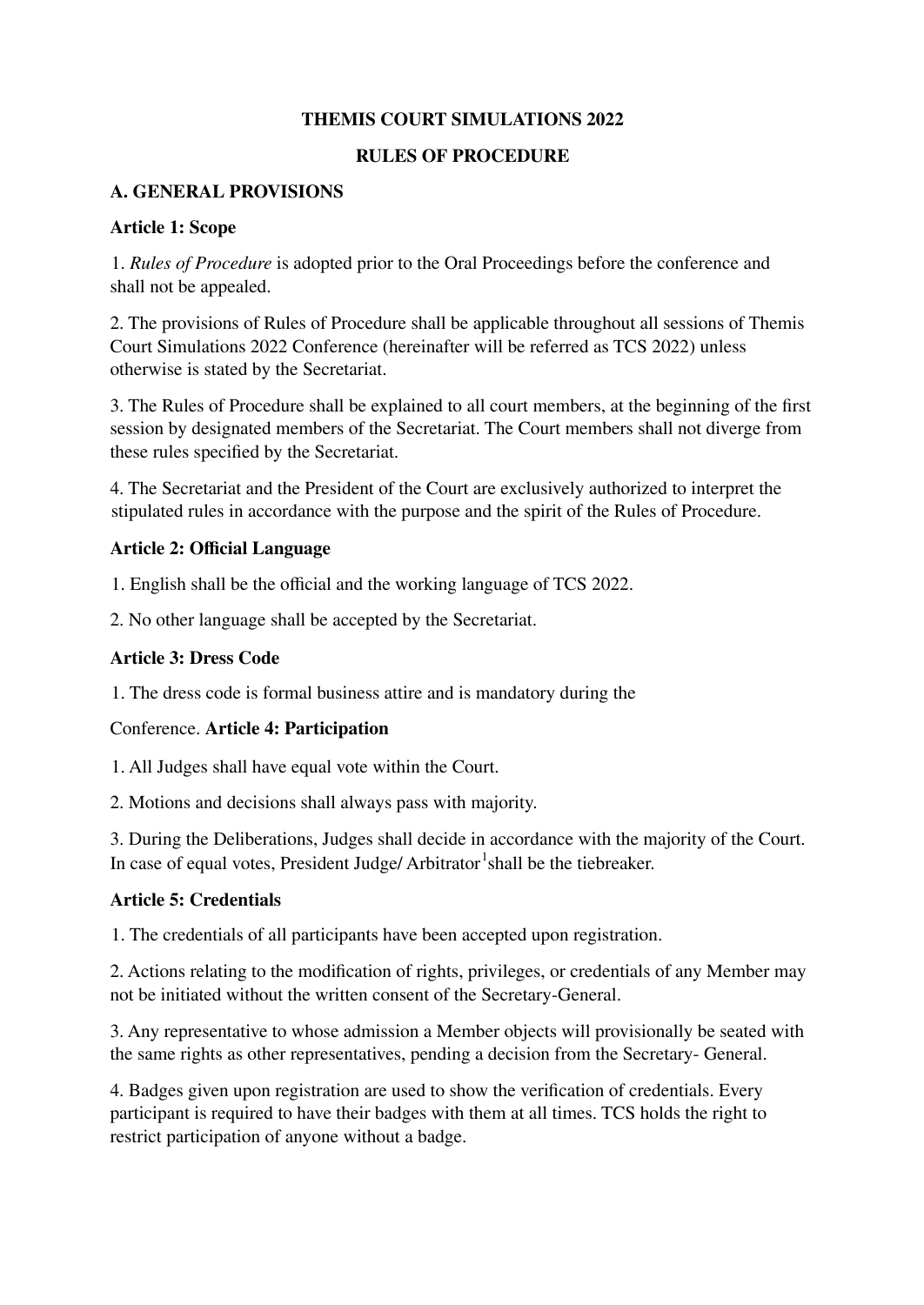## **Article 6: Secretariat**

1. The Secretariat shall consist of Secretary- General, Deputy Secretary General, Under Secretaries-General and Academic Assistants. The Secretariat shall be responsible for following the Rules of Procedure and the members shall refrain from such behaviors and actions that might not fall under the provisions of this document.

2. The Secretary-General or a member of the Secretariat designated by her/him at any time may deliver either written or oral statements to the Courts.

3. The Secretary-General may address to the Courts in anytime.

4. In the absence of Secretary General, Under Secretary-General of the Court will be the representative of hers/his and shall perform the duties of the Secretary-General.

5. The decisions of the Secretariat shall not be appealed.

# **Article 7: The Secretary-General**

1. The Secretary-General shall act in full capacity throughout the TCS 2022. The decisions and directives of the Secretary-General shall be final and binding.

2. The Secretary-General shall refrain from any actions that might undermine her position as an international official responsible only to TCS 2022.

3. Each participant undertakes to exclusively respect the international character and the responsibilities of the Secretary-General and her staff and not to seek to influence them in the discharge of their responsibilities.

## **Article 8: Courtesy and Disciplinary Rules**

1. All participants hold the responsibility to show diplomatic courtesy during all the sessions, to show utmost respect to the members in the Court.

2. Official warning may only be directed by the Secretary-General, when a participant acts against the Rules of Procedure insistently.

## **Article 9: Note Passing**

1. The communications between Judges and the President Judge shall be made by note passing by the aid of Administrative Staff. Note passing shall be made via the Message Papers prepared by TCS 2022.

2. Note passing between the Parties and the Judges -excluding the President Judge- or between the Claimant and the Respondent<sup>2</sup>are strictly forbidden.

## **Article 10: Electronic Devices**

1. President Judge may allow Counsels and Judges to use electronic devices. However, he/she may prohibit the usage of such electronic devices at any time when he/she finds necessary.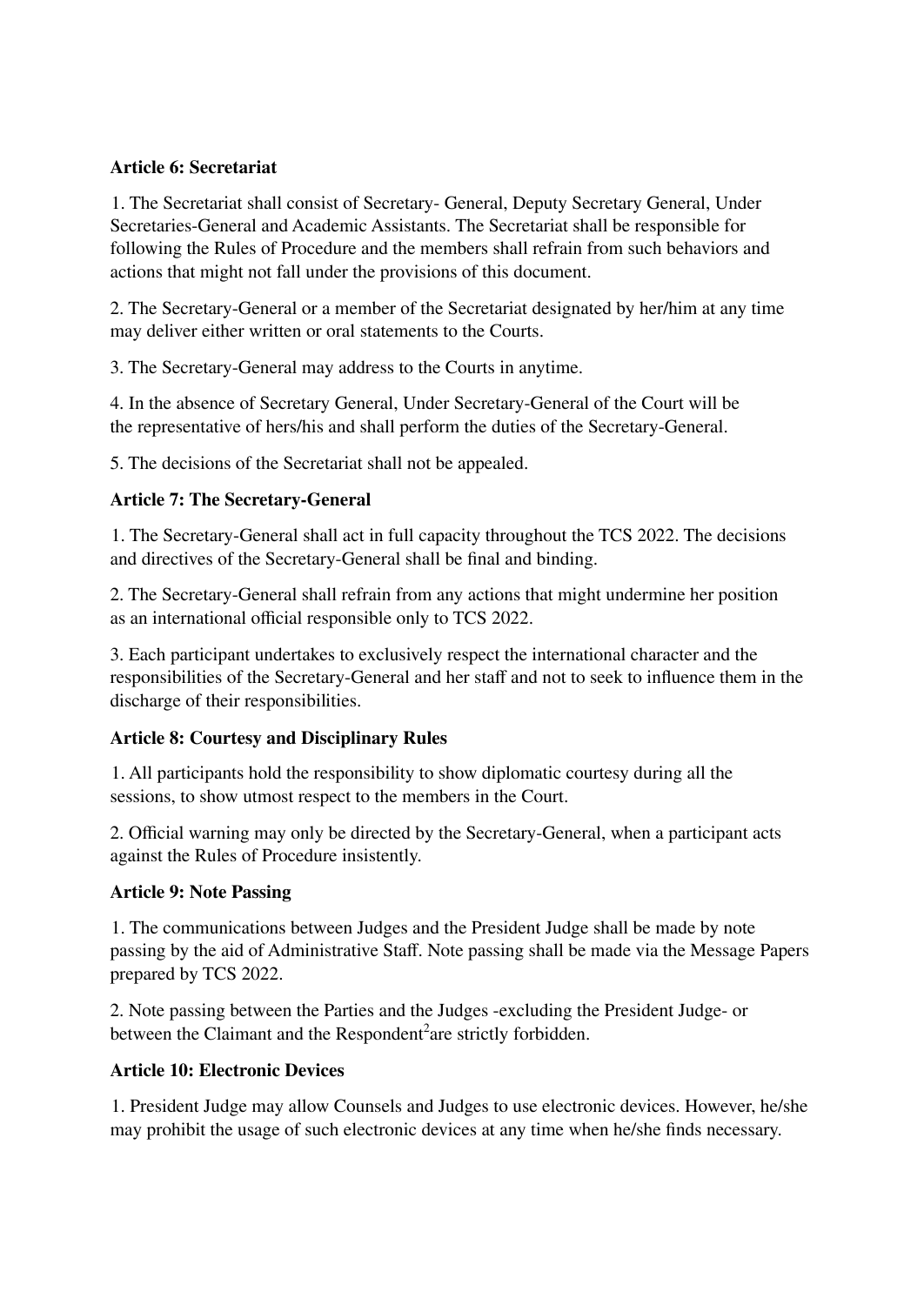2. Electronic devices shall be used in the benefit of the Court Proceedings.

3. Using electronic devices for purposes that do not fall under the mission of the Court and provisions of this document is strictly prohibited.

## **Article 10: Quorum**

1. The Quorum is met when the simple majority of the registered Judges (including the President Judge), the Rapporteur and one of the Counsels for each side are present at the beginning of each session.

2. Quorum shall be sought through formal Roll Call at the beginning of each session.

3. Members, who arrive late to the session, shall pass a note to the President Judge in order to participate in the proceedings and to be added to the Roll Call.

4. The required majorities shall be calculated according to members recorded as present in the Roll Call.

5. If one of the Parties is late more than thirty minutes regarding the designated time announced on the TCS 2022 Schedule, the President Judge has the authority to start the session.

# **B. COMPOSITION OF THE COURT**

# **Article 11: Members of the Court**

1. The Court consists of the President Judge, Vice President Judge, Rapporteur, the Judges, and

the Counsels of two opposing parties.

# **Article 12: President Judge**

1. The President Judge shall be the moderator of the Oral Proceedings and the representative of the Secretariat. He/she shall be responsible for applying the Rules of Procedure during the sessions.

2. The President Judge should preserve their impartiality during the Conference.

3. The President Judge is responsible for reporting any inconveniences or rule violations by the Court members to the Secretariat.

4. Vote of the President Judge shall be equal with the other Judges.

5. The President Judge shall have the authority to skip the voting procedure for motions rise by the Counsels. He/she shall have the full discretion on deciding upon these motions.

6. The President Judge shall also act in accordance with the stipulated provisions of the Rules of Procedure.

# **Article 13: Vice President Judge**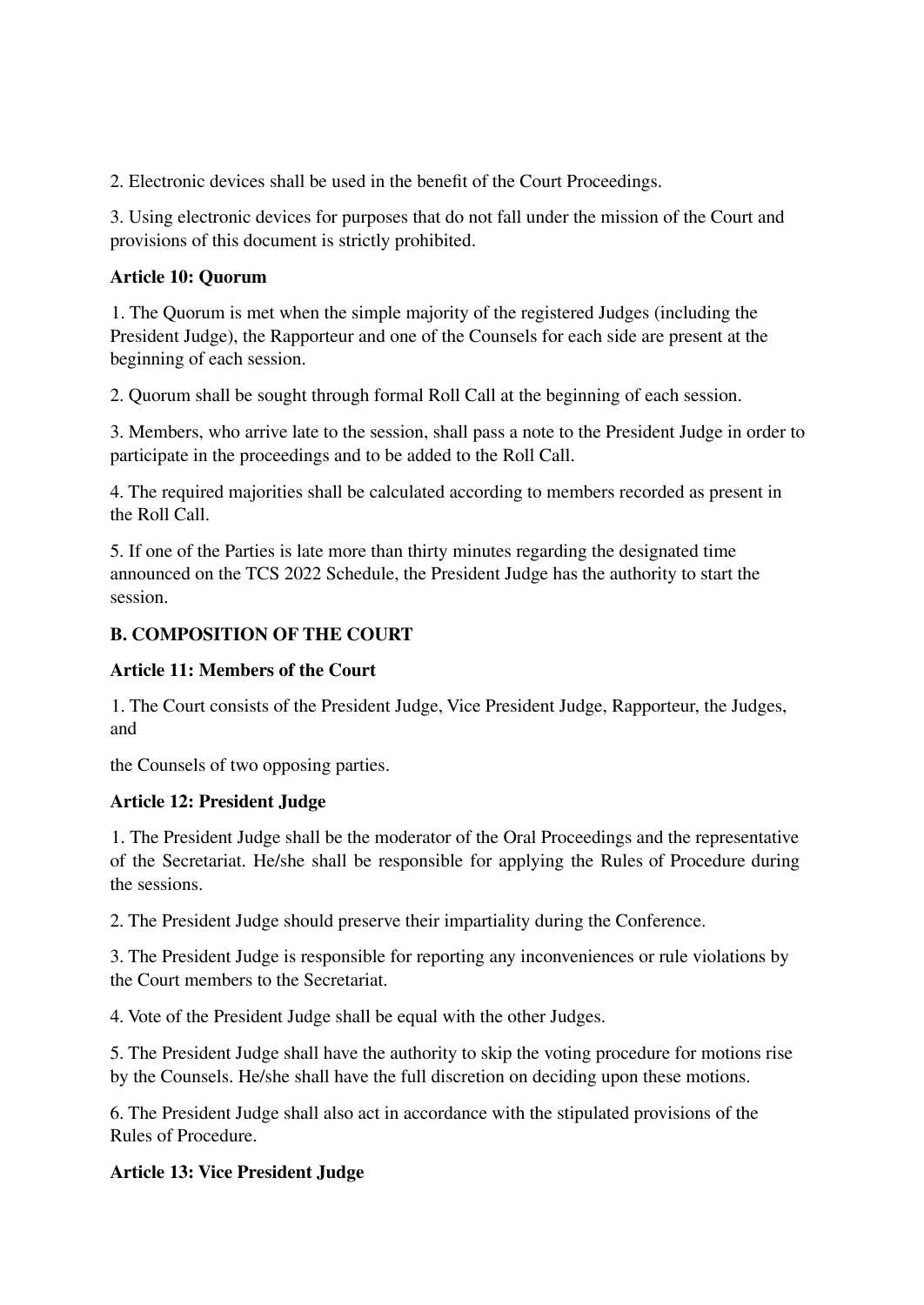1. Vice President Judge shall act as the deputy of the responsible President Judge.

2. In the absence of the Present Judge, Vice President Judge has the ultimate authority to moderate the sessions.

3. In the absence of the Registrar/ Clerk, Vice President Judge shall take notes of the Oral proceedings.

4. The Vice President Judge shall also act in accordance with the stipulated provisions of the Rules of Procedure.

## **Article 14: Rapporteur/Clerk**

1. The Rapporteur shall be responsible for taking notes of court proceedings, arguments of the parties, substantive deliberations of the Judges, testimonies of witnesses, and procedural decisions taken by the President Judge. When needed, these notes will be used in deliberations and Verdict writing.

2. The Rapporteur is not a Judge and has no right to participate to the deliberations and oral proceedings. During the voting procedure the Rapporteur is not possessed with expressing his/her opinions.

3. The Rapporteur is required to fully comprehend the case and shall only be consulted regarding the motions of the Judges.

4. The Rapporteur shall be prior address of TCS 2022 Press Team. Related information and updates shall be provided from the records of the Rapporteur. However, the Rapporteur is not allowed to share substantive outcomes and conclusions of the Judges.

## **Article 15: Judges/ Arbitrators**

1. The Judges are expected to determine the relevant facts of the case and apply the related law accordingly. The expressions of the Judges should be grounded with legal basis.

2. The argumentations made within the Deliberations by the Judges are expected to be included in the Verdict.

3. The Judges shall write the Verdict. The President Judge shall announce the Verdict in the last session of TCS 2022. The Verdict will be sent to all members of the court upon request.

4. The Judges, with respect to the solemn undertaking, are expected to be impartial during the proceedings. If any of the Judges fail to provide the impartiality, the President Judge shall give an official warning in accordance with the Secretariat.

5. The Judges should refrain from violating the secrecy of the proceedings. Thus, it is highly expected from the Judges not to share any related information from the Deliberations and other Court Proceedings. Judges may be warned by the Secretariat if they demonstrate partiality or disclose any exclusive information.

6. All Judges have an equal vote in substantive and procedural matters. 7. During the Oral

Proceedings, the Judges may be allowed to ask questions to the Counsels. **Article 16:**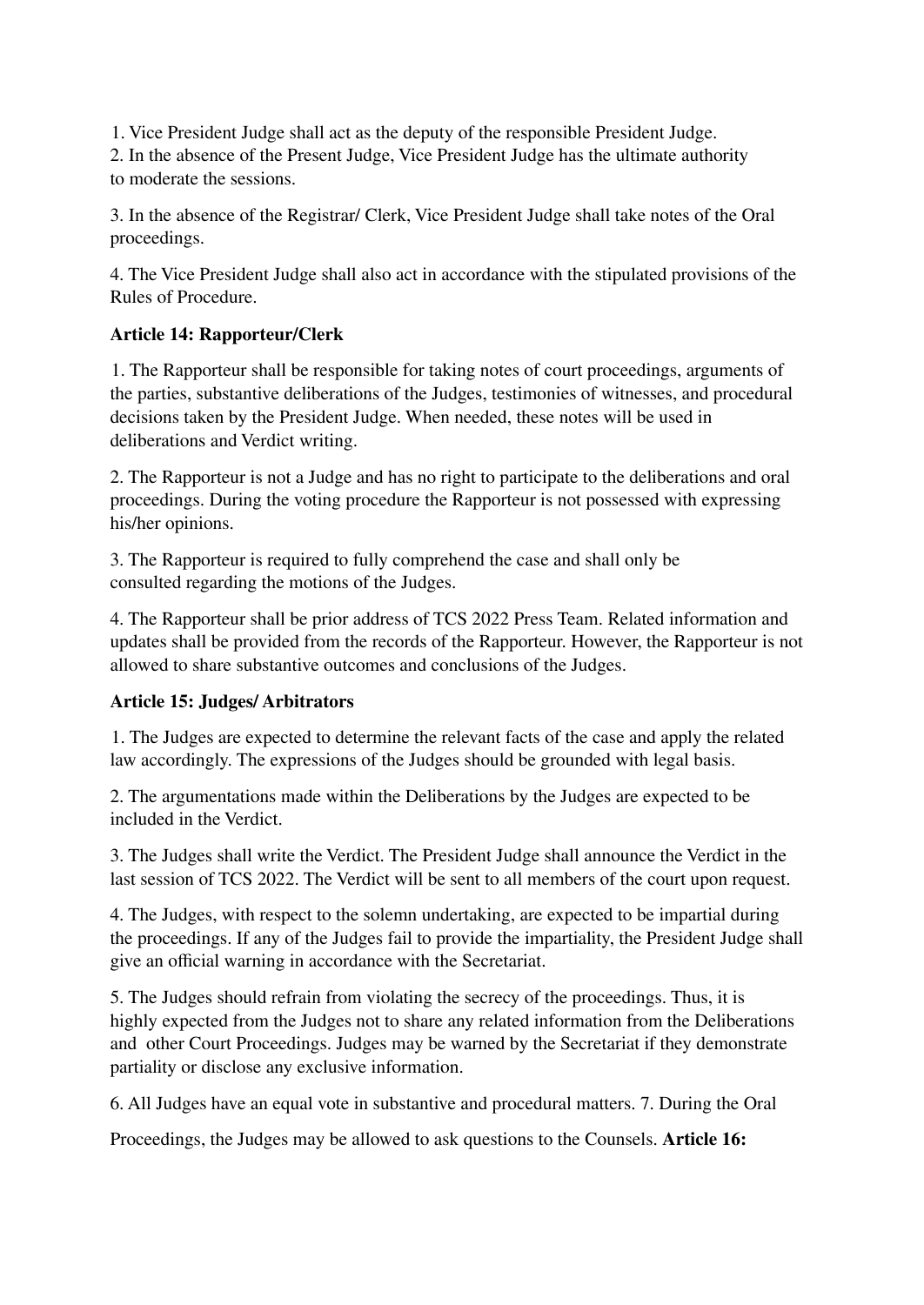## **Counsels**

1. The Counsels are representatives of the Claimant and the Respondent.

2. The Counsels are required to serve in the best interests of their party in all actions relating to the proceedings.

3. The Counsels are not eligible for voting in substantive or procedural matters.

4. The Counsels shall refrain from acting against the directives of the President Judge, the Secretariat and the Rules of Procedure. The President Judge or the Secretariat may warn Counsels if they demonstrate such actions and behavior.

5. The Secretariat and the President Judge shall ensure that the Judges are fully aware of the pre-hearing submissions of the Parties.

6. The Counsels are required to make all of their statements standing before the

# Court. *C. ORAL HEARINGS BEFORE THE COURT*

## **Article 17: Oaths**

1. Before exercising their functions under the Rules of Procedure, the Oaths given in the following paragraphs shall be made by the Board, and the Judges. The Registrar shall take the Oaths prior to the Oral Proceedings. The Oath for the President Judge/Vice President Judge shall be taken as follows:

*"I, as the President Judge of ... Court, solemnly undertake that I will perform my duties and exercise my powers honorably, faithfully, impartially and conscientiously, and that I will respect the confidentiality of the submissions and the secrecy of Deliberations"*

2. The Oath for the Judges shall be taken as follows:

*"I, as the Judge/ Arbitrator of … Court, solemnly undertake that I will perform my duties and exercise my powers honorably, faithfully, impartially and conscientiously, and that I will respect the confidentiality of the submissions and the secrecy of Deliberations."*

3. The Oath for the Counsels shall be taken as follows:

"*I solemnly declare upon my conscious and honor that I will speak the truth, the whole truth and nothing but the truth."*

# **Article 18: Opening Statements**

1. The Hearing shall commence with the Opening Statements of the Claimant and then followed by the Respondent.

2. Opening Statements should emphasize and clarify the written arguments in the briefs on the merits. Oral Statements read from a prepared text is not favored.

3. During the Opening Statements, questions from the Judges cannot interrupt the Counsel. The Questioning shall take place at the end of each Opening Statements of the **Parties** 

4. The President Judge shall announce the time allocated for Opening Statements which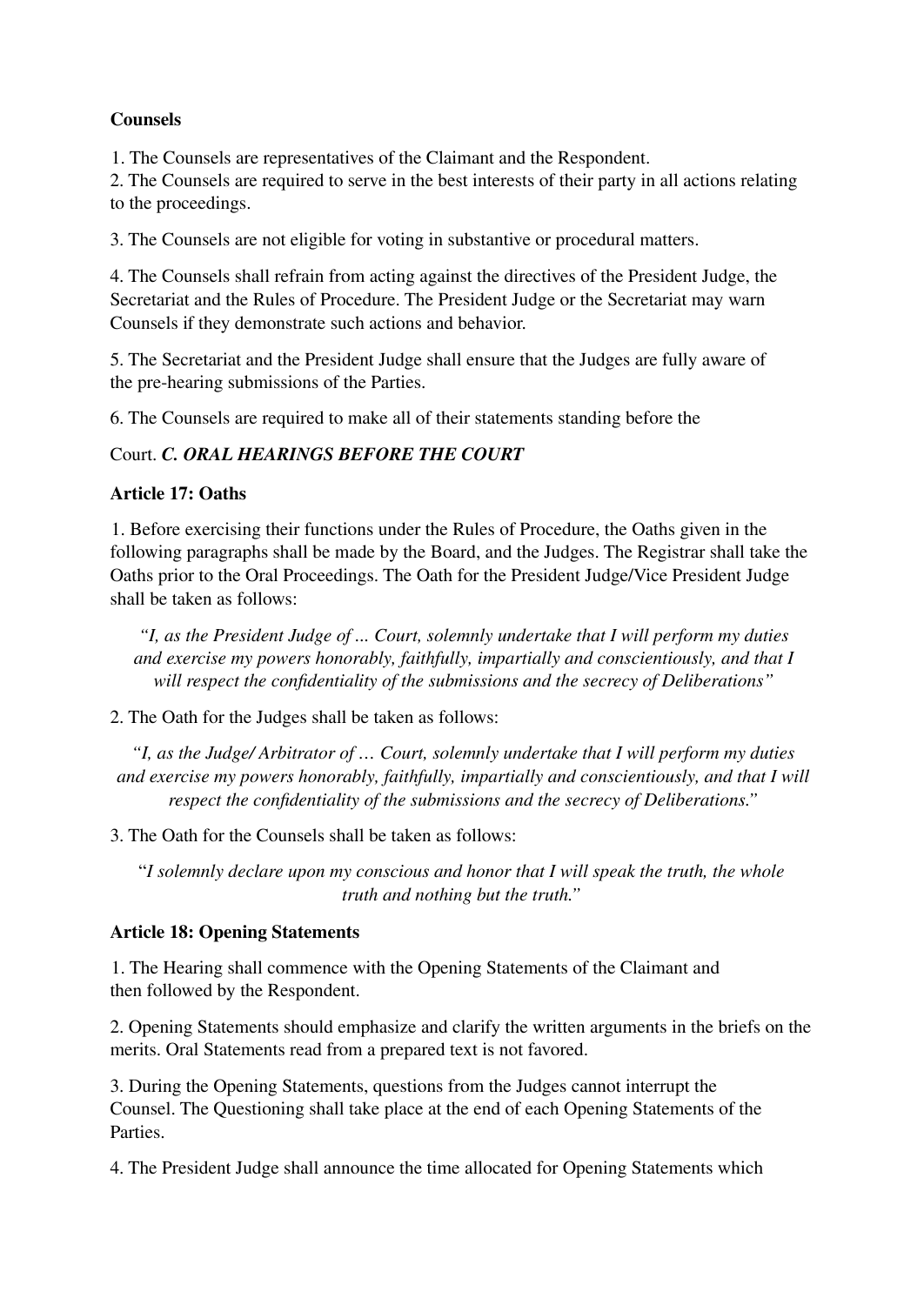shall be equal to both Parties.

5. The Counsels may raise a motion – immediately after the announcement of the duration- to alter the time allocated for the Opening Statements.

6. Opening Statements cannot be divided into two for each Party. Only one Counsel from each party shall deliver the speech.

7. During the Opening Statements, Counsels shall not allow to use the projector.

## **Article 19: Evidence Presentation**

1. The Claimant shall be the first to present Evidence Material, followed by the Respondent.

2. Parties shall present any evidence material such as, legal sources, reports, resolutions of international organizations, news articles, maps, charts, videos, photographs, written Statements of Experts or anything in essence that supports the construction of the case, or they deemed as relevant to the case<sup>3</sup>.

3. Each piece of Evidence shall be submitted to the Court before its presentation. Evidence not submitted during the Written Proceedings, shall not be regarded during the Oral Proceedings.

4. The Court shall have the authority, in accordance with their discretion, to freely evaluate all Evidence submitted in order to determine its relevance or admissibility.

5. The time allocated for Evidence Presentation shall be announced by the President Judge – equal to both Parties- and the motion to alter the time will be accepted after the announcement.

6. During the Evidence Presentation, the Counsels are expected to introduce the evidence and then explain the context and the relevancy of the material. The Counsels shall be granted to use the projector.

7. Following the Claimant's Presentation of Evidence, the Court shall then move onto the presentation by the Respondent, where the same rules of Evidence Presentation by the Claimant will be applied to the Respondent.

8. The Objections from the Opposing Party shall be accepted during the Evidence Presentation of the other Party. Objections may interrupt the speaker.

9. During the Evidence Presentation, the Objections stated below shall be in order:

- Immaterial
- Irrelevant
- Prejudicial

10. If the issues were not known at the time when the Evidence was submitted, the Opposing Party may state it in a written form via Message Paper without interrupting the speaker.

11. Evidence ruled Immaterial shall not be considered by the Court. The Judges cannot refer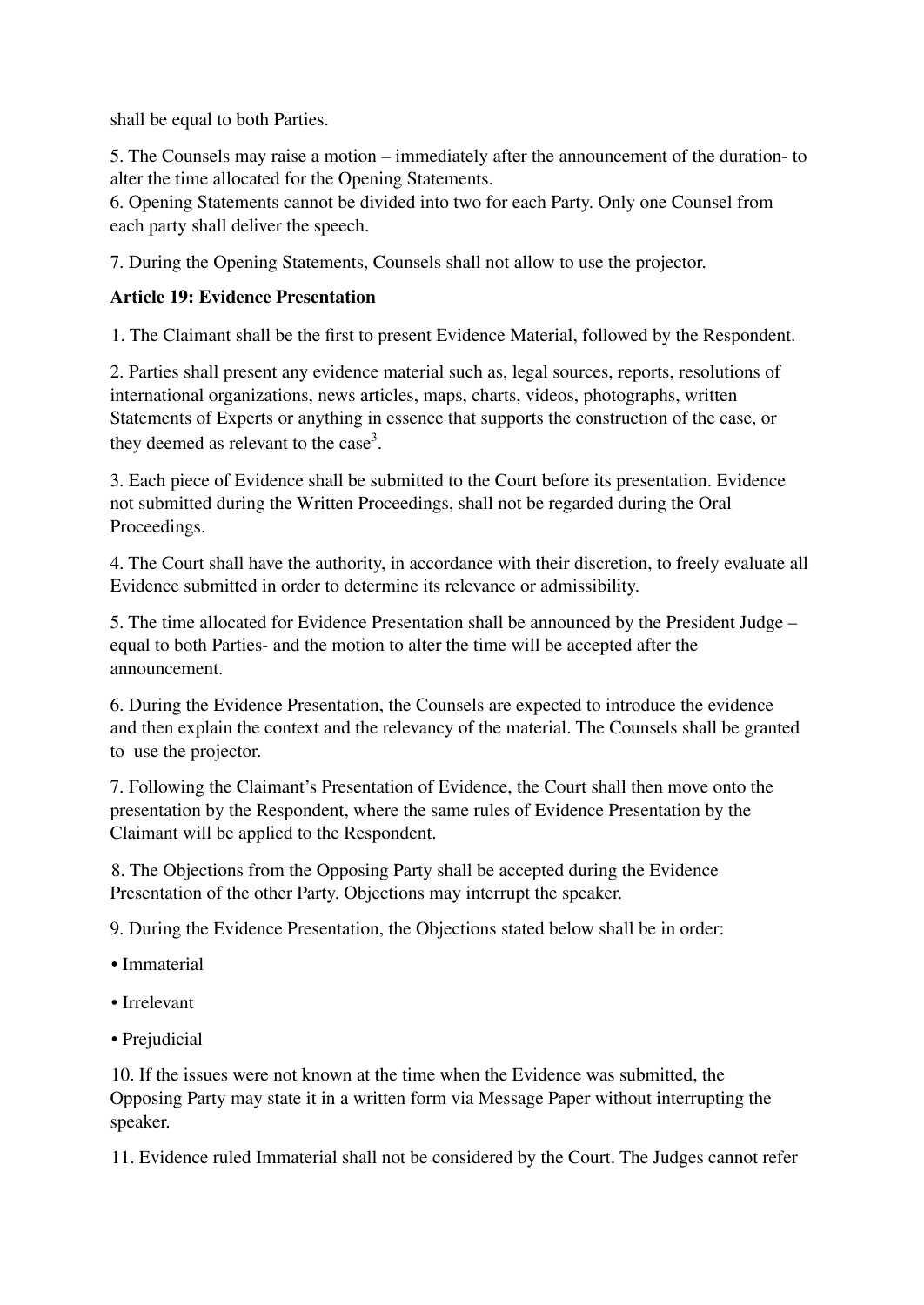to an evidence ruled Immaterial in the Verdict.

12. Parties may divide the phase into two between the Counsels. However, a Counsel cannot be granted twice during the Evidence Presentation.

<sup>3</sup>For the ICC, the parties may present relevant case- law to support their arguments. **Article 20: Witness Testimonies**

1. During the Hearing, both Parties may present witnesses. A Party may introduce two witnesses only.

2.Questioning of the witnesses shall start with the Claimant and the Court will than entertain the witness testimonies of the Respondent and the order will follow as stated.

3. The parties cannot introduce their Clients in addition to two witnesses. The Clients will be counted as a witness also.

4. The list of the witnesses should be submitted during the Written Proceedings stating their names, professions, and their relevancy to the case. The court shall not regard a witness submission during the Oral Proceedings.

5. The time allocated for witnesses –equal to all witnesses- shall be announced by the President Judge. The extension motions will be accepted after the announcement.

6. Prior to the questioning of a witness by Parties; it is expected from the Counsel to introduce the witness to the court where stating their names, professions, age and the witness' relevancy to the case.

7. The witness testimonies shall proceed in the stated order below:

- Witness #1 by the Claimant
- Witness #1 by the Respondent
- Witness #2 by the Claimant
- Witness #2 by the Respondent

8. The Witness Testimony starts with the direct-examination of the Party who called the witness by asking questions. As soon as the Party indicates that it does not have any questions to the witness it shall state *"your witness"* to the opposing party. Then the opposing Party shall have the right to cross-examine the witness by asking questions. The content of cross examination shall be limited to the questions asked and the answers given during direct examination. As soon as the party indicates that it does not have any questions to the witness it shall state *"no further questions."*

9. The Counsels may only ask questions. Explanations or leading argumentations are strictly forbidden.

10. For each Witness Testimony, one counsel may do the direct-examination and same rule shall apply to the cross-examination. Dividing the phase is strictly out of order.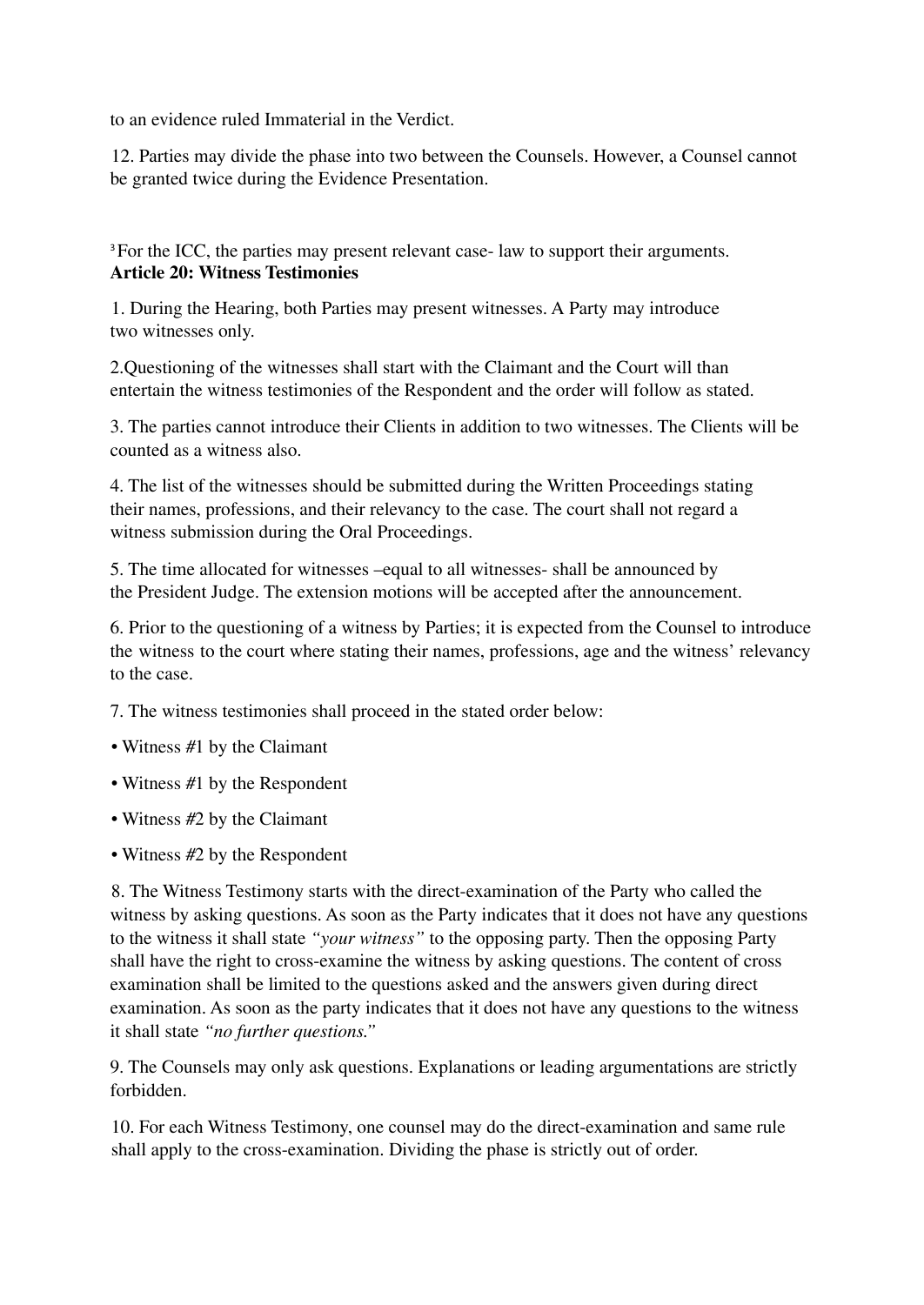11. After each witness testimony, the Judges shall ask further questions to the witnesses. The President Judge may limit the Questioning time, if necessary. There shall not be a limited number of questions for Judges, yet they may ask only one question at a time. The President Judge shall moderate the process.

12. If a Judge wishes to ask an additional question right after the answer, he/she shall raise a motion to follow-up. The President Judge may grant it or overrule it. The follow-up question should be related to the previous question of the Judge.

13. The Objections 4 stated below shall be in order during the Witness Testimonies:

- Ambiguous
- Argumentative
- Badgering
- Composed
- Incompetent
- Leading Question
- Nothing Pending
- Prejudicial Speculation

## **Article 21: Rebuttal and Surrebuttal**

1. The Rebuttal/Surrebuttal phase consists of rebutting the Opposing Party and compensating the lack sections of the arguments provided by the Parties themselves. The context of the Rebuttal/Surrebuttal shall be evidence presented, questions asked by Judges, counter-claims, witness testimonies and memorials.

2. The phase shall start with the Rebuttal of the Claimant following by the Surrebuttal of the Respondent.

3. Allocated time for Rebuttal and Surrebuttal –equal for both- shall be notified by the President Judge and a motion to alter the time shall be granted respectively.

4. During the Rebuttal/Surrebuttal, presentation of new arguments is strictly prohibited.

5. Parties may divide the phase into two between the Counsels. However, a Counsel cannot be granted twice during the Evidence Presentation.

6. The Judges may interrupt the Counsels with questions during the Rebuttal and

Surrebuttal. 7. The scope of surrebuttal shall be limited to the content of Rebuttal.

## **Article 22: Questioning of Parties by Judges**

1. Each Judge shall ask one question at a time; but the number of questions per Judge shall not be limited.

2. Presidency may allow follow- up questions if the Judge whose question has just been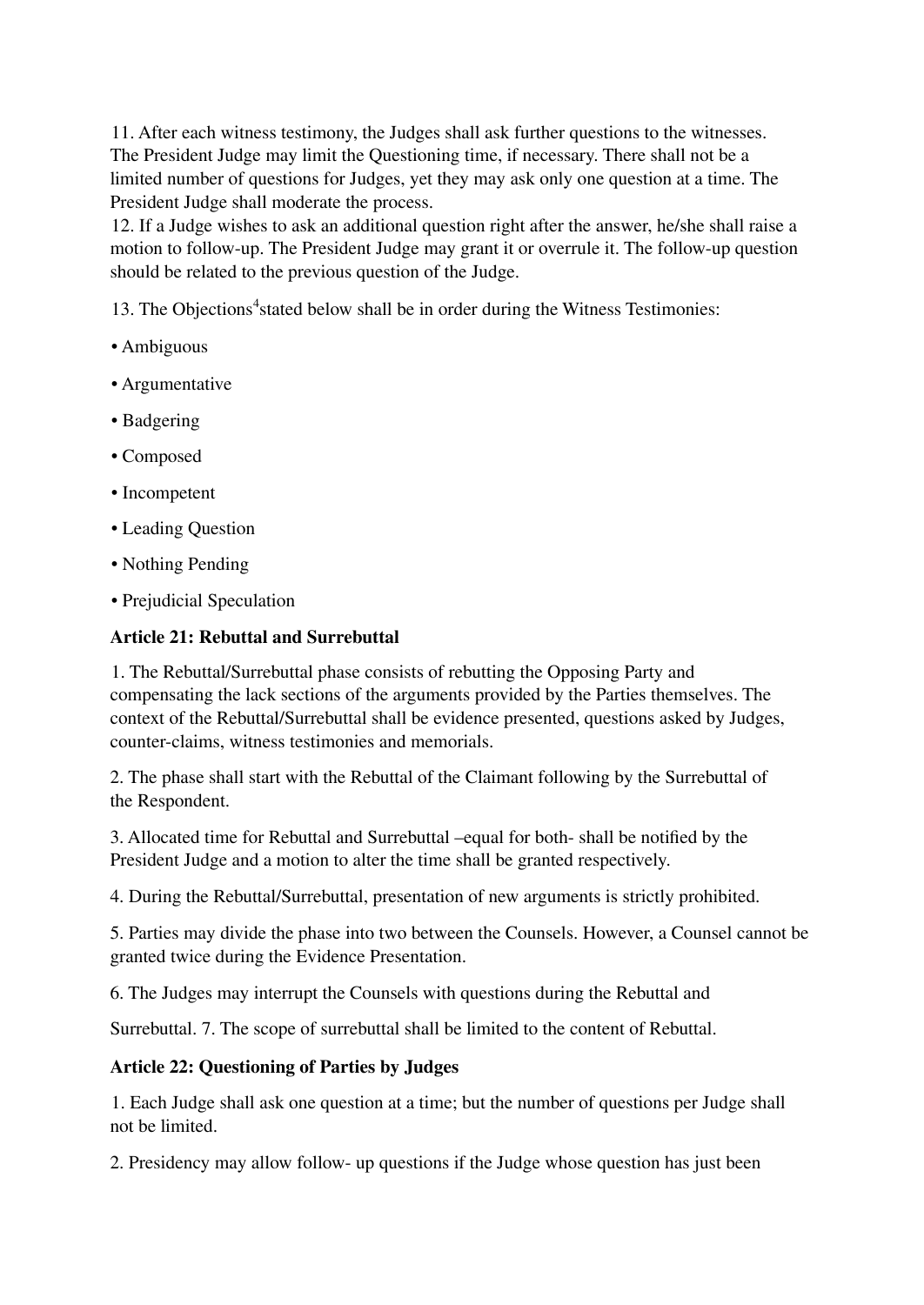answered raises the request. Presidency shall have absolute discretion on this matter.

<sup>4</sup>Objections will be defined in further phases of the RoP.

3. Only one Counsel at a time shall answer a question. During the Judges' Questioning, the responder <sup>5</sup>Counsel may raise a request to consult to its Co-Counsel. The time allocated for consulting cannot exceed thirty seconds. The President Judge has the full discretion on granting or overruling such requests.

4. The Judges cannot ask leading questions; their duty is to enlighten the facts provided by both Parties.

5. The Judges shall judicially knowledge all the materials and speeches submitted within the Court Proceedings.

## **Article 23: Statements of Experts**

1. Judges shall be entitled to call Experts before the Court. The Registrar/Clerk shall take the Oath of the Expert which must be taken as follows:

*"I solemnly declare, upon my honour and conscious that I shall speak the truth, the whole truth and nothing but the truth."*

2. Experts hold the responsibility to have the legal competence to give their statements under the Oath.

3. Experts before the Court shall state their opinion regarding the subject that they have been requested.

4. Time allocated for this phase shall not be limited, the Bench may decide upon the matters such as time and termination of the phase.

## **Article 24: Closing Statements**

1. During the Closing Statements, Parties shall briefly summarize what they have proven and discussed on the previous phases.

2. Claimant shall start with their Closing Statements followed by the Respondent.

3. Closing Statements cannot be divided into two per each Party. Only one Counsel is allowed to make the Statement.

4. The Judges may not interrupt the speaker for questions at any time during the Closing Statements.

5. The allocated time for Closing Statements shall be announced by the President

# Judge. *D. PROVISIONS GOVERNING DELIBERATIONS*

# **Article 25:**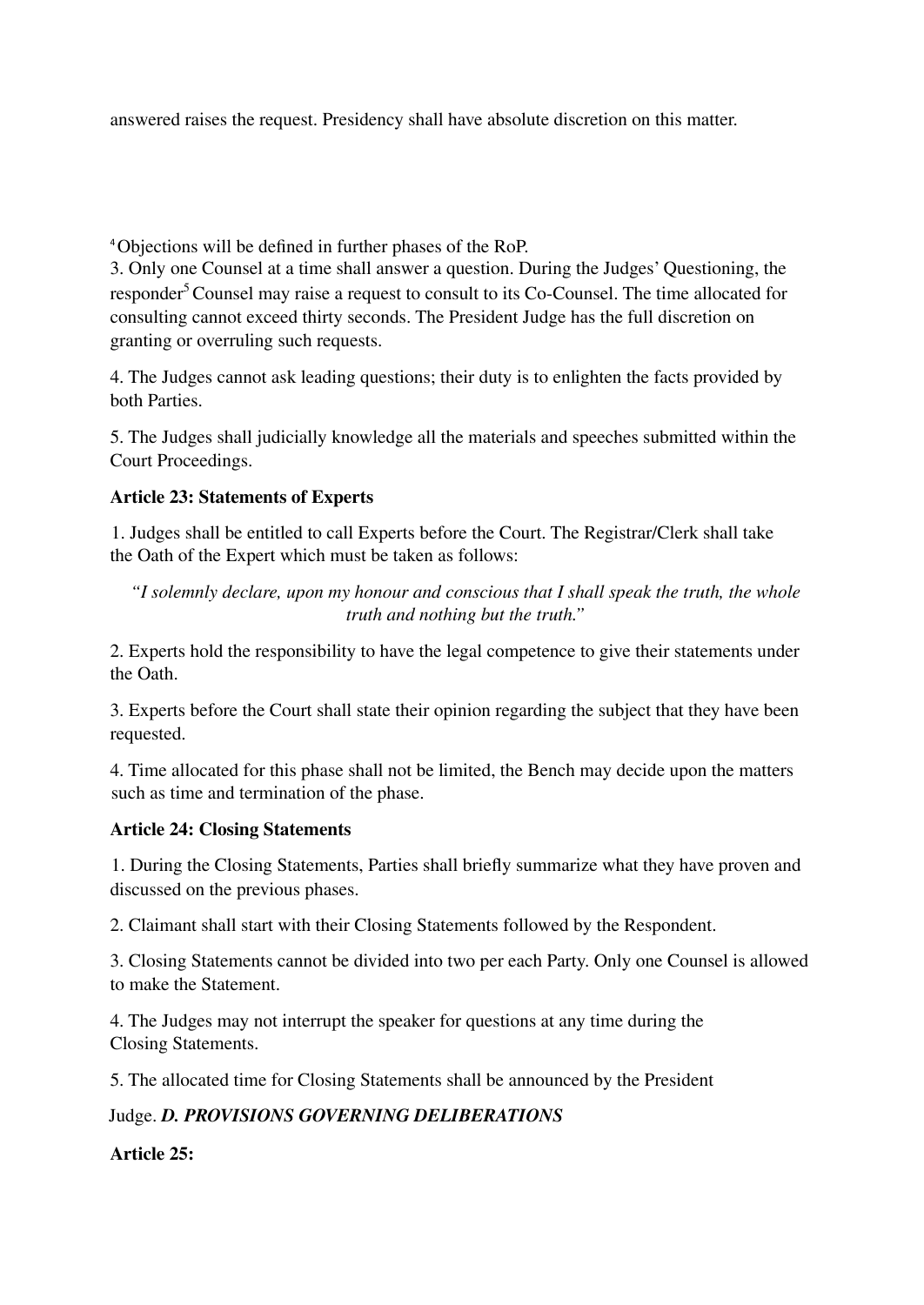1. The Deliberation shall commence after every Oral Hearings -Opening and Closing Statements-, Evidence Presentation and Witnesses' Testimonies etc.

<sup>5</sup>A responder Counsel does not mean a Counsel from the Respondent Party. The phase signifies the responder of the question that is directed by a Judge.

2. The Deliberation phase shall hold in secrecy. Press team members will only be allowed in the Courts upon the decision of the President Judge during this phase.

3. Judges are not required to stand up while making statements.

4. The Deliberation will start with the determination of the topic to be discussed with a motion raised by the Judges. The President Judge may consider suggestions of the Judges when determining the topics.

5. The Deliberations shall continue with moderated or unmoderated discussions. The last speaker shall be the President Judge in the discussions. The mode of the deliberation may be altered at any time by the discretion of the President Judge.

6. In moderated discussions, the President Judge shall grant the permission to speak to Judge who wish to deliver a speech.

7. During the unmoderated discussions, the Judges may speak without seeking permission, but a Judge cannot interrupt one another. When the speech of a Judge takes excessive time and blocks the negotiation process, the President Judge may ask the Judge to end his/her speech.

8. Time allocated for each Deliberation and whether there will be a speaker time within the discussions, shall be determined by the President Judge in accordance with the flow of the discussions.

9. If the outline is not exhausted in a deliberation, the President Judge may choose to terminate the deliberation to go back into the Oral Hearings and revive the remaining outline at the beginning of the following Deliberation.

## **Article 26: Summons for the Advocates**

1. Upon the Motion of a Judge or the discretion of the President Judge, the Court may summon the Counsels to the Court to be questioned one more time. A motion to summon the advocates shall pass with the simple majority of the Judges.

2. During the Summons, Counsel shall join the Deliberation of the Court. The following rules shall apply:

a. Counsel participation shall be **strictly** limited to:

i. Answering questions posed by Judges, upon the explicit referral of the President Judge,

ii. Asking questions to fellow Counsels, upon the explicit authorization of the President Judge.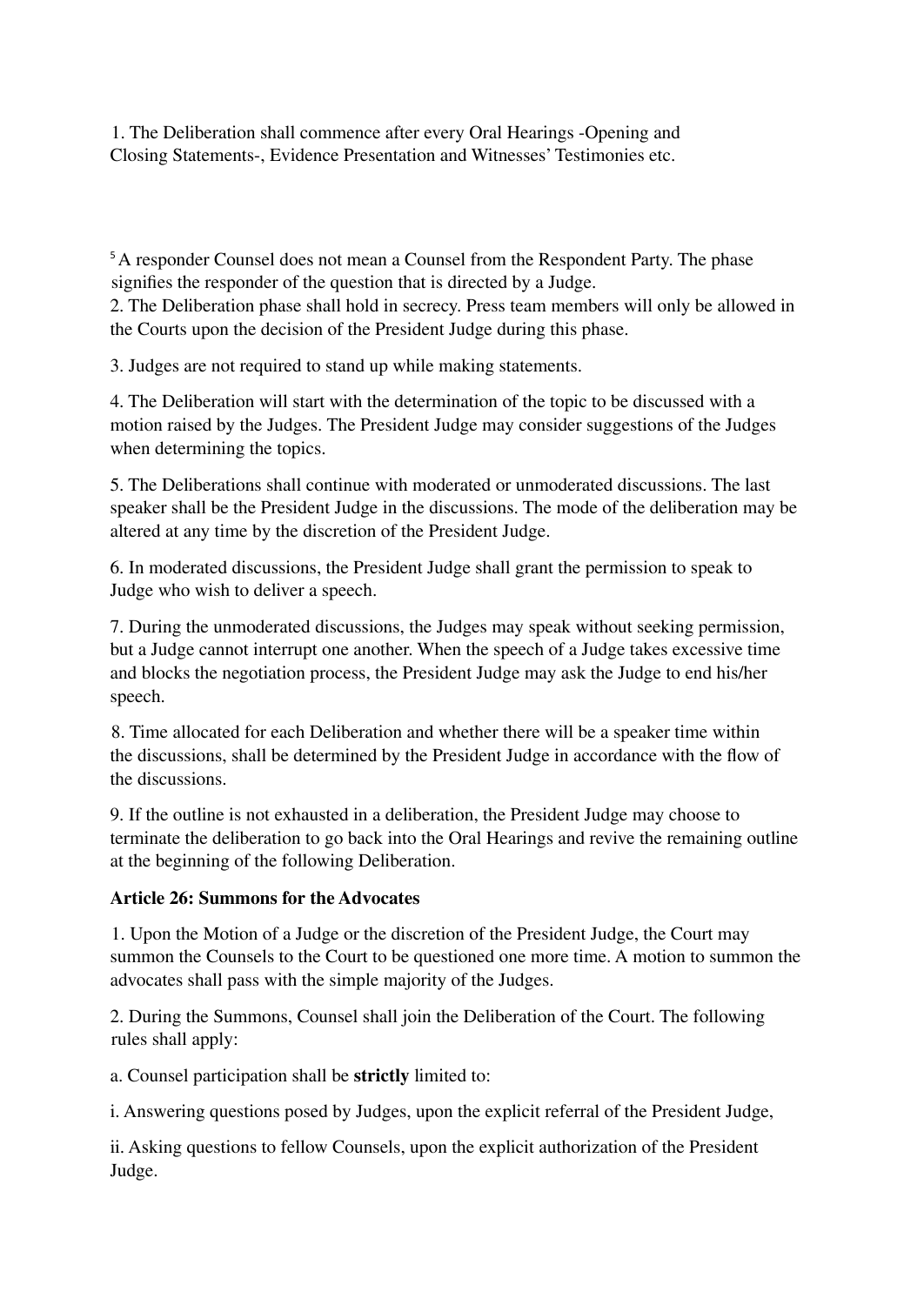3. There shall be no time limitation for this phase; yet, the Bench shall have the discretion to end the Summons in accordance with the flow of the discussions.

## **Article 27: Tour de Table**

1.It is up to the discretion of the President Judge or to a motion to set a Tour de Table during the Deliberation.

2.In a Tour de Table phase, the Judges shall express opinions on the matter stated by the President Judge.

3. The speeches shall start and follow the alphabetical order of the last names and the President Judge shall make the last speech.

4.The President Judge has authority to determine the speakers' time being equal to all

## Judges. **Article 28: Points of Order**

1. If a court member notices an improper application of the Rules of Procedure may raise a point of order directly to the Bench.

2. The President Judge takes the point into consideration and evaluates the implementation of the rule according to the Rules of Procedure.

3. The President Judge gives the final decision on the point by themselves.

4. The Point of Order may not interrupt the speaker, unless an irreparable consequence will rise if the error is not corrected.

# **Article 29: Points of Parliamentary Inquiry**

1. Point of Parliamentary Inquiry may rise directly to the President Judge if there is a question regarding the Rules of Procedure. The President Judge shall clarify the matter.

2. This point may not interrupt the speaker.

# **Article 30: Points of Personal Privilege**

1. Point of Personal Privilege is raised to express a personal inconvenience or discomfort that has an affect on their participation to the proceedings. (i.e. room temperature, inaudibility)

2. This point may not interrupt the speaker unless it is raised due to inaudibility.

3. If a Court Member wishes to leave the Courtroom, he/she should get the permission of the President Judge via Message Paper. (i.e. using the restrooms)

# **Article 31: Moderated Caucus**

1. A Judge may propose moving to a Moderated Caucus by raising a Motion during Deliberation, in order to facilitate the debate on a specific issue, when the President Judge announces the floor is open for Motions.

2. The Judge raising the motion must state the purpose of the moderated caucus and specify a total time for the caucus, not exceeding twenty minutes. The President may grant or overrule the motion. The decisions of the Presidency may not be appealled upon this matter.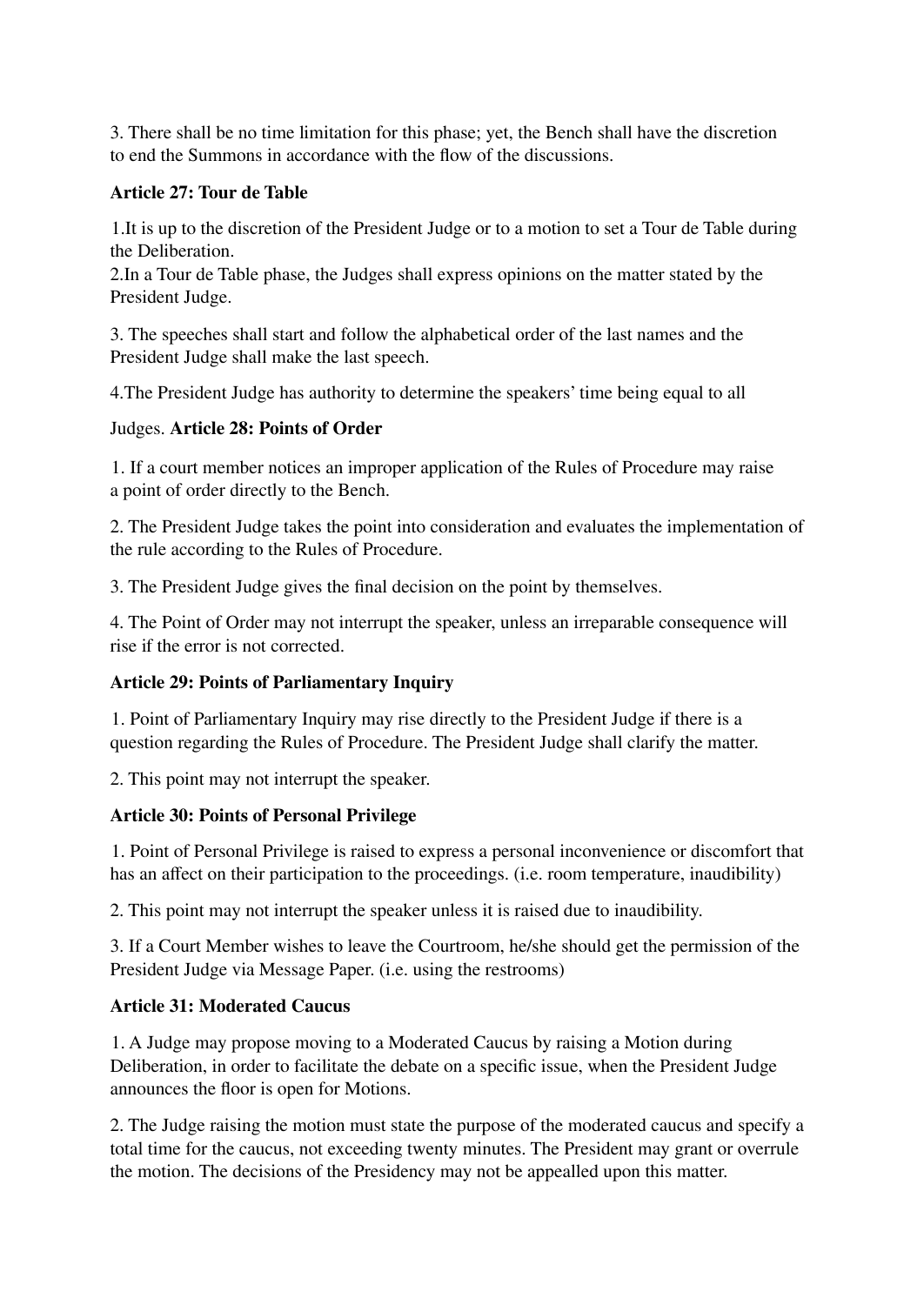3. Adoption of the Motion requires the approval of the **simple majority** of the Judges.

4. If the motion regarding Moderated Caucus perfectly passes, the Judges must raise their placards to be recognized by the President. The Judge who has been recognized by the President starts to talk and the order must be followed by this way.

## **Article 32: Unmoderated Caucus**

1. A Judge may propose moving to an unmoderated caucus by raising a motion. Such a motion may be raised during Deliberations when the President Judge announces the floor is open for motions.

2. Judge who raises the motion must specify the topic and determine the length of the

caucus. 3. The President Judge holds the ultimate authority to rule the motion.

4. Adoption of the Motion requires the approval of the **simple majority** of the Judges.

5. If the motion regarding Unmoderated caucus perfectly passes, Judges do not have to be picked by the President Judge; they can discuss freely unless not to interrupt each other's conversation.

## **Article 33: Suspension and Adjournment**

1. Before the Coffee Breaks designated by the Secretariat, the meeting shall be formally suspended by the decision of the President Judge.

2. At the end of the announcement of the Verdict in the last session, the President Judge shall declare the adjournment of the court.

# **Article 34: Verdict/ Judgement 6**

1. The substantive issues in the case are resolved with the simple majority of the Judges. The Judges are not allowed to abstain in substantive voting procedures.

2. The Judge shall write the Verdict. The Decision and the last word shall be written by the President Judge.

3. The President Judge of the Court shall announce the Verdict in the presence of the Press and the Counsels.

# *E. OBJECTIONS*

## **Article 35: General Provisions Governing Objections**

1. Parties may raise objections to challenge the legal propriety of the opposing party.

2. The participant who is willing to raise an objection must stand up first, state the type of the objection and his/her legal ground.

3. Objections may interrupt the speaker.

4. The President Judge has the ultimate authority to *grant or overrule* the raised objection. Decisions of the Presidency shall not be appealed.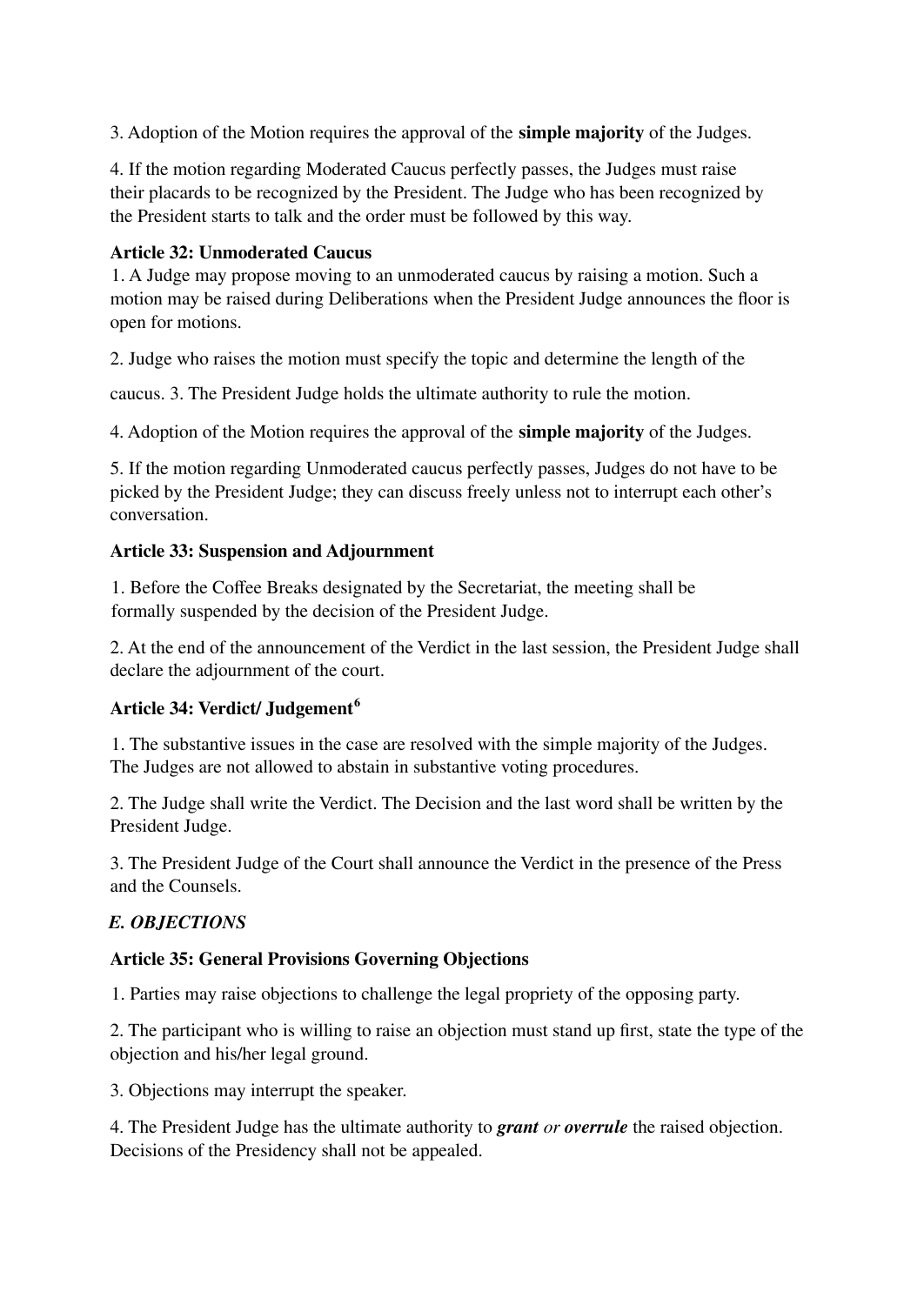5. If the objection is granted by the Presidency, the assertion subject to objection shall be removed from the Court proceedings and Parties shall refrain from referring to that specific assertion.

## **Article 36: Objection Immaterial**

<sup>6</sup>For the CAS, the Arbitrators write the Award.

1. Parties may raise Objection Immaterial if they conceieve that any piece submitted by the opposed party lacks legal grounds or its' authenticity is not proven.

2. The decision of the President Judge upon this objection is open for appeal by a Judge or the opposing Party.

3. This objection may be raised during Evidence Presentation, Rebuttal and Surrebuttal.

#### **Article 37: Objection Ambigous**

1. During direct or cross examination 7 , Parties shall ask precise questions. If the questions are vague or confusing and preventing the witness to give a proper answer, objections shall be in order.

#### **Article 38: Objection Argumentative**

1. If Parties give statements during direct or cross examination instead of asking a question; objection shall be in order.

#### **Article 39: Objection Badgering**

1. During examination of witnesses, Parties must refrain from distressing the

#### witness. **Article 40: Objection Compound Question**

1. Parties may ask one question at a time. If any Party combines multiple questions, objection shall be in order.

## **Article 41: Objection Incompetent**

1. Where a speaker is requested to make a statement or assessment outside the scopes of their technical knowledge or solely during indirect examination, outside the content of the direct examination, competence objection may be raised by the opposing Party.

## **Article 42: Objection Irrelevant**

1. All assertions of Parties shall be relevant to the case at hand.